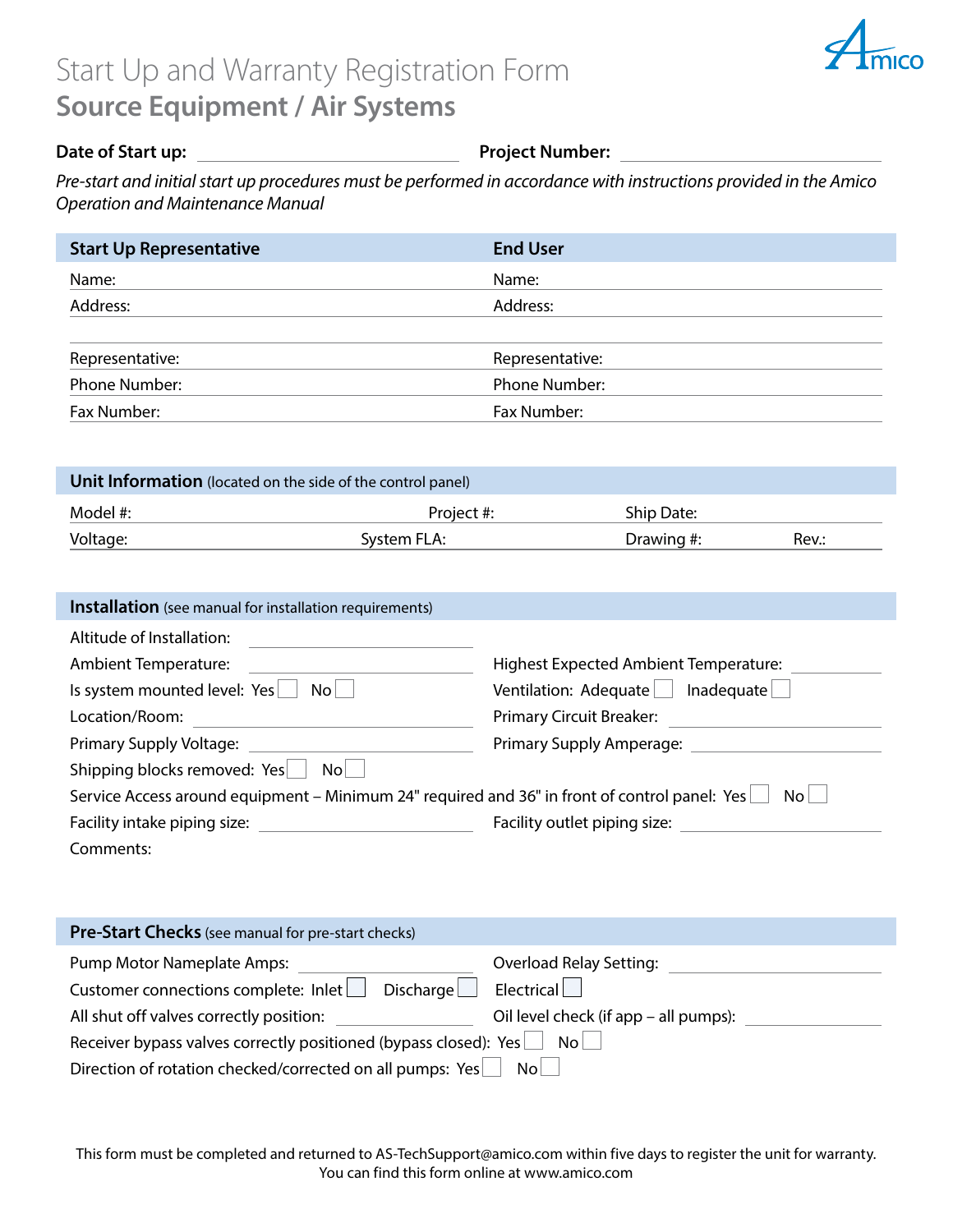## Start Up and Warranty Registration Form **Source Equipment / Air Systems**

I



## **Project Number:**

|                                                                                                                               | <b>Operational Checks</b> (see manual for start up procedures)                                           |                           |          |
|-------------------------------------------------------------------------------------------------------------------------------|----------------------------------------------------------------------------------------------------------|---------------------------|----------|
| #1 Motor Volts:                                                                                                               | $L1-L2$ :                                                                                                | $L2-L3:$                  | $L1-L3:$ |
| #2 Motor Volts:                                                                                                               | $L1-L2$ :                                                                                                | $L2-L3$ :                 | $L1-L3:$ |
| #3 Motor Volts:                                                                                                               | $L1-L2$ :                                                                                                | $L2-L3:$                  | $L1-L3:$ |
| #4 Motor Volts:                                                                                                               | $L1-L2$ :                                                                                                | $L2-L3:$                  | $L1-L3:$ |
| #5 Motor Volts:                                                                                                               | $L1-L2$ :                                                                                                | $L2-L3:$                  | $L1-L3:$ |
| #6 Motor Volts:                                                                                                               | $L1-L2$ :                                                                                                | $L2-L3:$                  | $L1-L3:$ |
| #1 Motor Amps:                                                                                                                | L1:                                                                                                      | L2:                       | L3:      |
| #2 Motor Amps:                                                                                                                | L1:                                                                                                      | L2:                       | L3:      |
| #3 Motor Amps:                                                                                                                | L1:                                                                                                      | L2:                       | L3:      |
| #4 Motor Amps:                                                                                                                | L1:                                                                                                      | L2:                       | L3:      |
| #5 Motor Amps:                                                                                                                | L1:                                                                                                      | L2:                       | L3:      |
| #6 Motor Amps:                                                                                                                | L1                                                                                                       | L2:                       | L3:      |
| Pressure switch settings:                                                                                                     | Lead:                                                                                                    | 2nd:                      | 3rd:     |
|                                                                                                                               | 4th:                                                                                                     | 5th:                      | 6th:     |
| Alternation verified: Yes                                                                                                     | No                                                                                                       | Noise & Vibration OK: Yes | No       |
|                                                                                                                               | Hand-Off-Auto switch checked for proper operation:                                                       |                           |          |
|                                                                                                                               | Hand-Off-Auto switch left in which position (Auto recommended):                                          |                           |          |
| Relief valve setting:                                                                                                         | Pump 1:                                                                                                  | Pump 2:                   | Pump 3:  |
|                                                                                                                               | Pump 4:                                                                                                  | Pump 5:                   | Pump 6:  |
|                                                                                                                               | Tank:                                                                                                    | Final Line Relief:        |          |
| Alarms checked: High Temp Lights:<br>Yes $\vert$<br>High Temp Shutdown Function: Yes $\lfloor$<br>Yes $\Box$<br>Lag pump run: |                                                                                                          |                           |          |
| Dryers and Regulators Operational Checks (see manual for start up procedures)                                                 |                                                                                                          |                           |          |
| Dryer #1:<br>Continuous Purge:<br><b>Controlled Purge:</b>                                                                    | Switching Properly:<br>Yes<br>Purges Properly:<br>Yes<br>Tower pressure equalizing below minus 20°F: Yes | No<br>No<br>No            |          |
| Dryer #2:                                                                                                                     | Switching Properly:<br>Yes                                                                               | No                        |          |
| Continuous Purge:                                                                                                             | Purges Properly:<br>Yes                                                                                  | No                        |          |
| Tower pressure equalizing below minus 20°F: Yes<br>Controlled Purge:<br>No                                                    |                                                                                                          |                           |          |

This form must be completed and returned to AS-TechSupport@amico.com within five days to register the unit for warranty. You can find this form online at www.amico.com